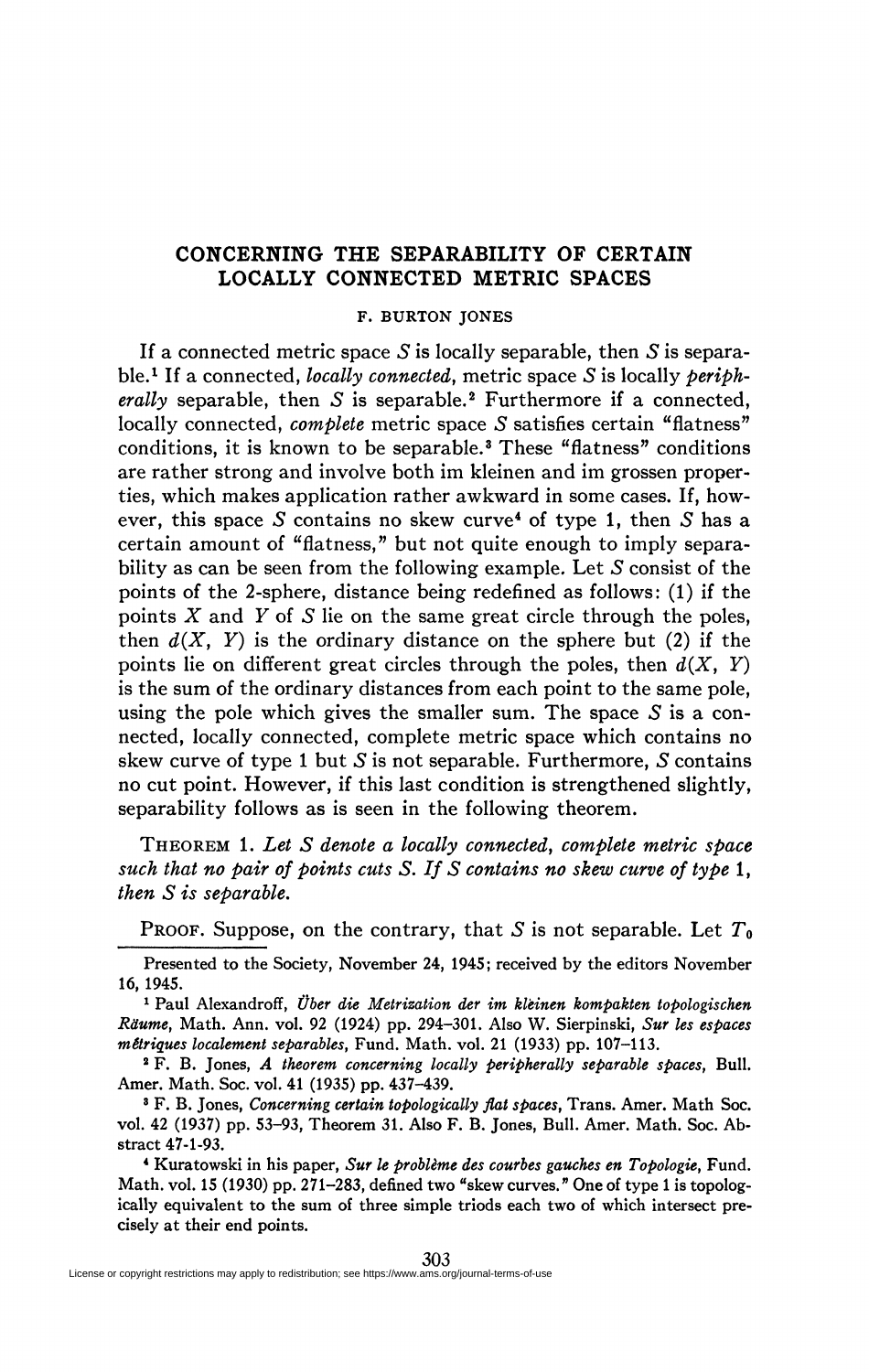denote a simple triod in S and let  $M_1 = T_0$ . Let  $T_1$  denote a simple triod in *S* having only its end points in  $M_1$ , and let  $M_2 = T_0 + T_1$ . Let  $T_2$  denote a simple triod in S having only its end points in  $M_2$ , and let  $M_3 = T_0 + T_1 + T_2$ . This process may be continued, so that if z is an ordinal less than  $\Omega_1$ , then (a)  $M_z = \Sigma T_y$ ,  $0 \le \eta \lt z$ , (b)  $M_z$  is a separable (hence proper) subcontinuum of *S,* and (c) *T<sup>z</sup>* is a simple triod having only its end points in  $M_{\epsilon}$ . Hence  $T_1$ ,  $T_2$ ,  $T_3$ ,  $\cdots$ ,  $T_{\epsilon}$ ,  $\cdots$  is an uncountable sequence  $\alpha$  of simple triods such that no two of them have a point in common which is not an end point of one of them. For each  $z < \Omega_1$ , let  $d_z$  denote the smallest of the distances:  $d(A, \text{arc } BOC)$ , *d(B<sup>t</sup>* arc *AOC),* and *d(C,* arc *AOB),* where *A, B<sup>t</sup>* and *C* are the end points and *0* is the emanation point of *Tx.* Let *Hi* denote the set of all simple triods T such that for some  $z$ , T is  $T$ , of  $\alpha$  and each end point of *T* lies together with a point of  $M_1$  in a connected domain of diameter less than  $d_{\boldsymbol{z}}/5$ .

Suppose that  $H_1$  is uncountable. There exists a positive number  $\epsilon$ such that for uncountably many different ordinals  $z < \Omega_1$ ,  $T_s$  belongs to  $H_1$  and  $1.1 \epsilon > d_z/5 > \epsilon$ . But since  $M_1$  is separable, there exist three distinct points  $X_1$ ,  $X_2$ , and  $X_3$  and three ordinals  $\alpha < \beta < \gamma < \Omega_1$  such that (1)  $T_{\alpha}$ ,  $T_{\beta}$ , and  $T_{\gamma}$  each belong to  $H_{1}$ , (2) for each  $\xi$ ,  $\xi = \alpha$ ,  $\beta$ ,  $\gamma$ ,  $1.1\epsilon > d_{\xi}/5 > \epsilon$ , and (3) for each  $\xi$ ,  $\xi = \alpha$ ,  $\beta$ ,  $\gamma$ , and each  $i$ ,  $i = 1, 2, 3$ , there exists a connected domain  $D_{\xi i}$  which contains  $X_i$  and an end point of  $T_{\xi}$ , and whose diameter is less than  $d_{\xi}/5$ . Now for each  $\xi$ ,  $\xi = \alpha$ ,  $\beta$ ,  $\gamma$ , let  $O_{\xi}$  denote the emanation point of  $T_{\xi}$ . From (2), (3), the definition of *d<sup>t</sup> ,* and the triangle axiom on the distance function, it follows that the connected domains,  $D_1 = \sum D_{\xi 1}$ ,  $D_2 = \sum D_{\xi 2}$ , and  $D_3 = \Sigma D_{\xi 3}$ , are mutually exclusive and neither  $\overline{D}_1$ ,  $\overline{D}_2$ , nor  $\overline{D}_3$  contains either  $O_{\alpha}$ ,  $O_{\beta}$ , or  $O_{\gamma}$ . Because of the restricted way in which the triods may intersect, no point outside of  $D_1 + D_2 + D_3$  lies in more than one of the triods  $T_{\alpha}$ ,  $T_{\beta}$ , and  $T_{\gamma}$ . But  $T_{\alpha} \cdot D_1$  may be joined to  $T_{\beta} \cdot D_1$  by an arc in  $D_1$ ;  $T_a \cdot D_1$  may be joined to  $T_\gamma \cdot D_1$  by an arc in  $D_1$ ;  $T_a \cdot D_2$ may be joined to  $T_{\beta} \cdot D_2$  by an arc in  $D_2$ ; and so on; and in the sum of these arcs together with  $T_a+T_f+T_\gamma$  there exists a skew curve of type 1. So the assumption that  $H_1$  is uncountable leads to a contradiction. Hence  $H_1$  is countable.

Let  $z_2$  denote the smallest ordinal such that if  $z \geq z_2$ ,  $T_s$  of  $\alpha$  does not belong to  $H_1$ . Evidently  $z_2 < \Omega_1$ . Let  $H_2$  denote the set of all triods T such that for some z, T is  $T_s$  of  $\alpha$  and each end point of T lies together with a point of  $M_{\epsilon_2}$  in a connected domain of diameter less than  $d_{\epsilon}/5$ . The collection  $H_2$  is countable. Let  $z_3$  denote the smallest ordinal such that if  $z \geq z_3$ ,  $T_z$  of  $\alpha$  does not belong to  $H_2$ . Evidently  $z_3 < \Omega_1$ . Let  $H_3$ denote the set of all triods T such that for some z, T is  $T<sub>s</sub>$  of  $\alpha$  and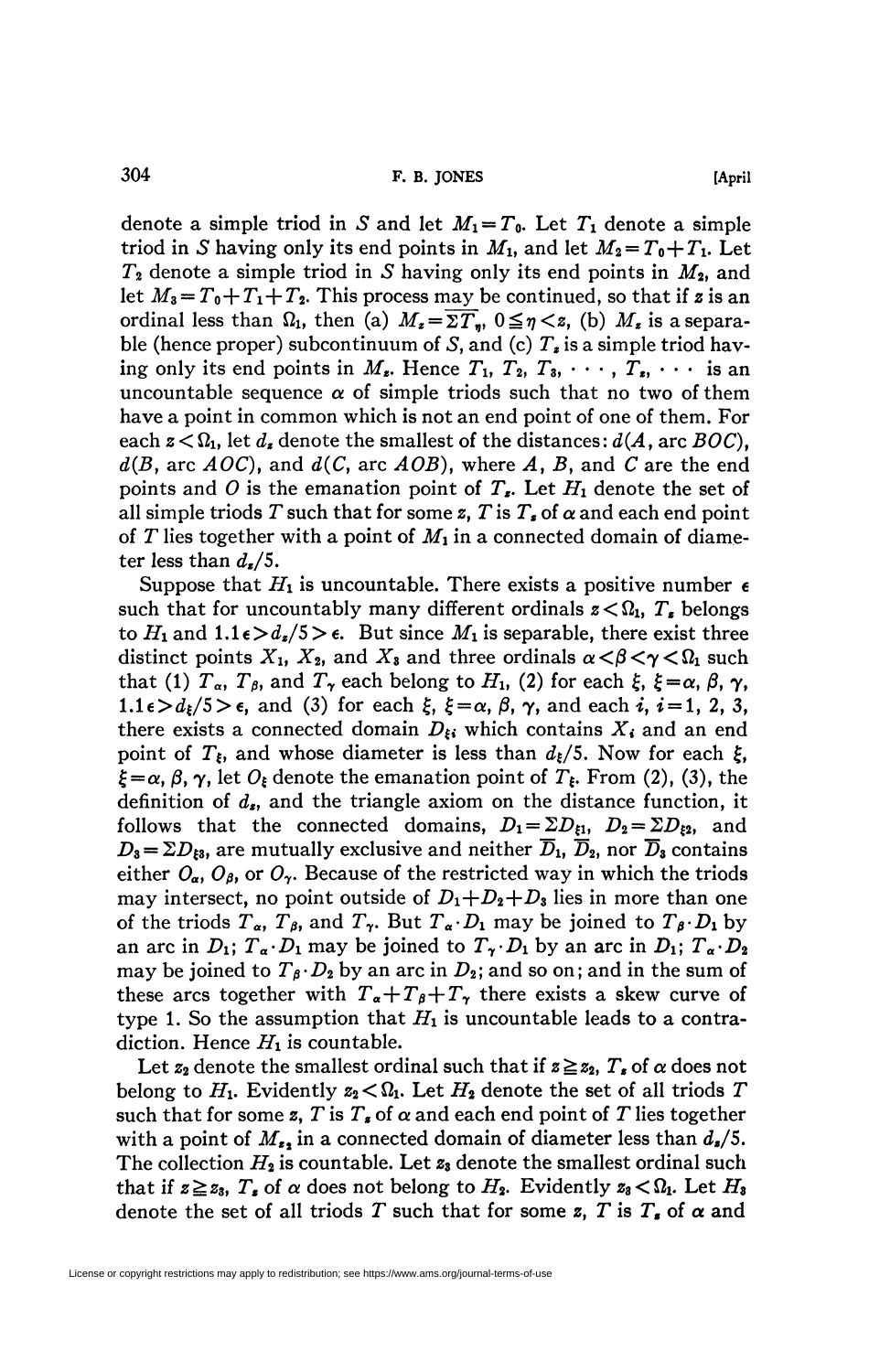## 1946] SEPARABILITY OF CERTAIN LOCALLY CONNECTED METRIC SPACES 305

each end point of T lies together with a point of  $M_{\nu}$  in a connected domain of diameter less than *d<sup>t</sup> /5.* The collection *Hz* is countable. Continue this process, so that for each natural number *n, Hn* is defined and countable. There exists an ordinal number  $z < \Omega_1$  such that for each  $n, z > z_n$ . Let  $\bar{z}$  denote the first such ordinal. Clearly,  $T_{\bar{z}}$  of  $\alpha$ does not belong to *Hn* for any *n.* Let *D\, D2,* and *D<sup>z</sup>* denote three mutually exclusive connected domains covering respectively the end points of  $T_{\ast}$  such that each has a diameter less than  $d_{\ast}$ . Since  $M_1 \subset M_2 \subset M_3 \subset \cdots \subset M_r \subset \cdots$  and  $T_i$  has its end points in  $M_i$ , there exists an integer  $i$  such that each of the domains,  $D_1$ ,  $D_2$ , and  $D_3$ , intersects  $M_{z_i}$ . Hence  $T_{\bar{z}}$  belongs to  $H_i$ . This is a contradiction.

THEOREM 2. *Let S denote a locally connected*, *complete metric space such that no pair of points cuts S. If S does not contain uncountably many skew curves of type* 1, *then S is separable.* 

Theorem 2 may be established by the argument for Theorem 1, taking for *To* the closure of the set consisting of all points *X* such that *X* belongs to a skew curve of type 1 lying in *S.* The connectedness of *M<sup>z</sup>* was not used in the argument.

*Comment.* This result (Theorem 1) cannot be extended to complete Moore spaces.<sup>5</sup> For a locally connected complete Moore space exists which is not cut by any pair of its points and which contains no skew curve of type 1 but which nevertheless is not separable.<sup>6</sup> Furthermore, a separable such space exists which is not completely (perfectly) separable and hence is not metric.<sup>7</sup> The relation between Moore and metric spaces (in this connection) is shown in Theorem 3.

THEOREM 3. *Let M denote a locally connected, complete Moore space such that* (1) *no pair of points cuts M and* (2) *M contains no skew curve of type* 1. *In order thai M be metric it is necessary and sufficient that M be completely (perfectly) separable.* 

PROOF. Since any metric, complete Moore space is a complete metric space<sup>8</sup> and any separable metric space is completely separable, the necessity of the condition follows at once from Theorem 1. Since a

<sup>8</sup> R. L. Moore, *Foundations of point set theory,* Amer. Math. Soc. Colloqiuum Publications, vol 13, 1932. Hereinafter this book will be referred to as *Foundations.*  A complete Moore space is a space satisfying Axioms 0 and 1 of *Foundations.* 

<sup>6</sup> R. L. Moore, *Concerning separability,* Proc. Nat. Acad. Sci. U.S.A. vol. 28 (1942) pp. 56-58, Example 1.

<sup>7</sup> Ibid. Example 2.

<sup>8</sup> J. H. Roberts, *A property related to completeness,* Bull. Amer. Math. Soc. vol. 38 (1932) pp. 835-838.